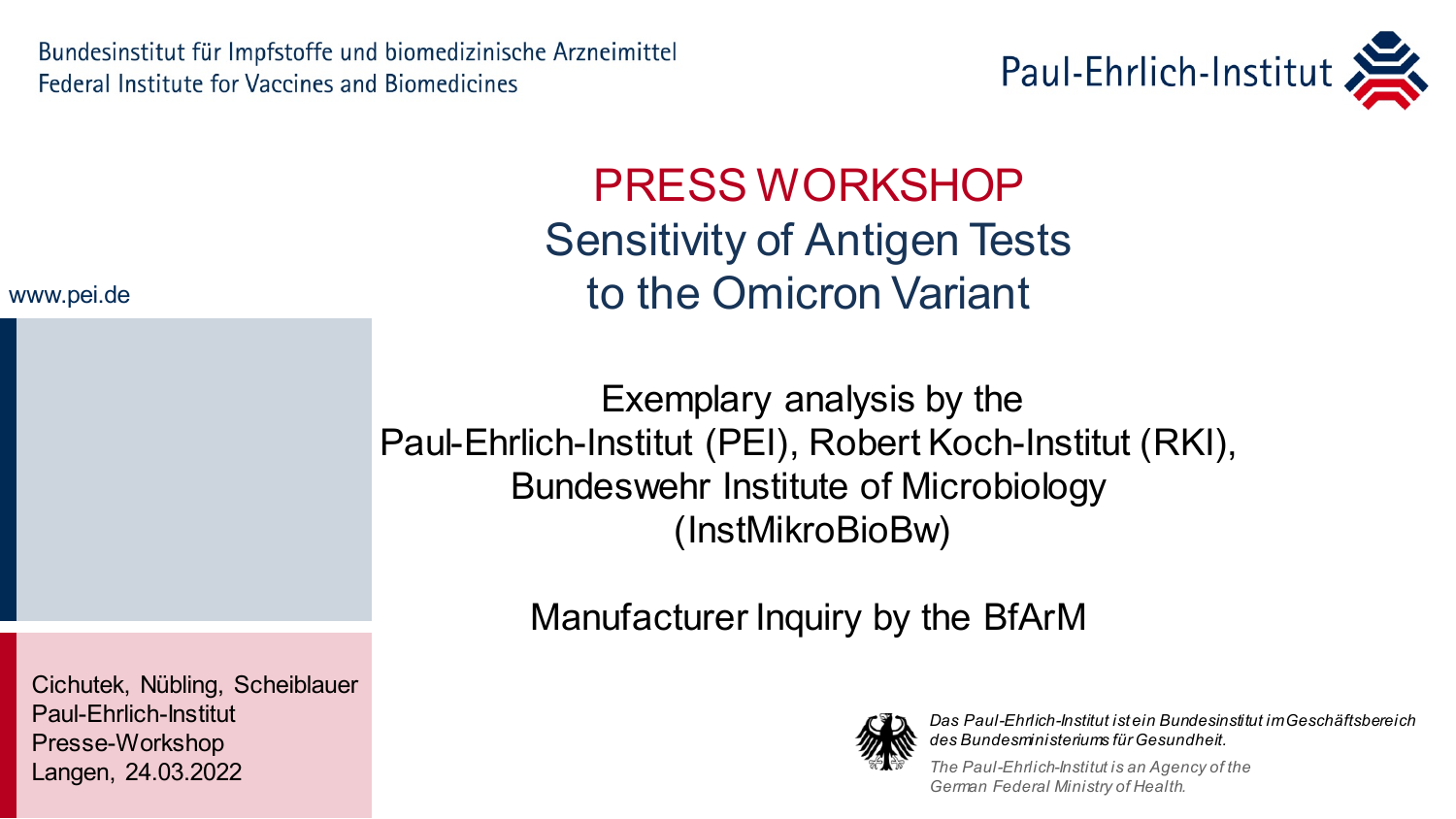# Panel: Speakers and Experts



- Prof Klaus Cichutek, President of the Paul-Ehrlich-Institut
- **PD Dr Micha Nübling, Head of the Division Major Policy Issues,** Coordination
- Dr Heinrich Scheiblauer, Head of the Testing Laboratory for In Vitro Diagnostics at the Paul-Ehrlich-Institut
- Carola Lübbing-Raukohl, Head of Public Relations and Spokesperson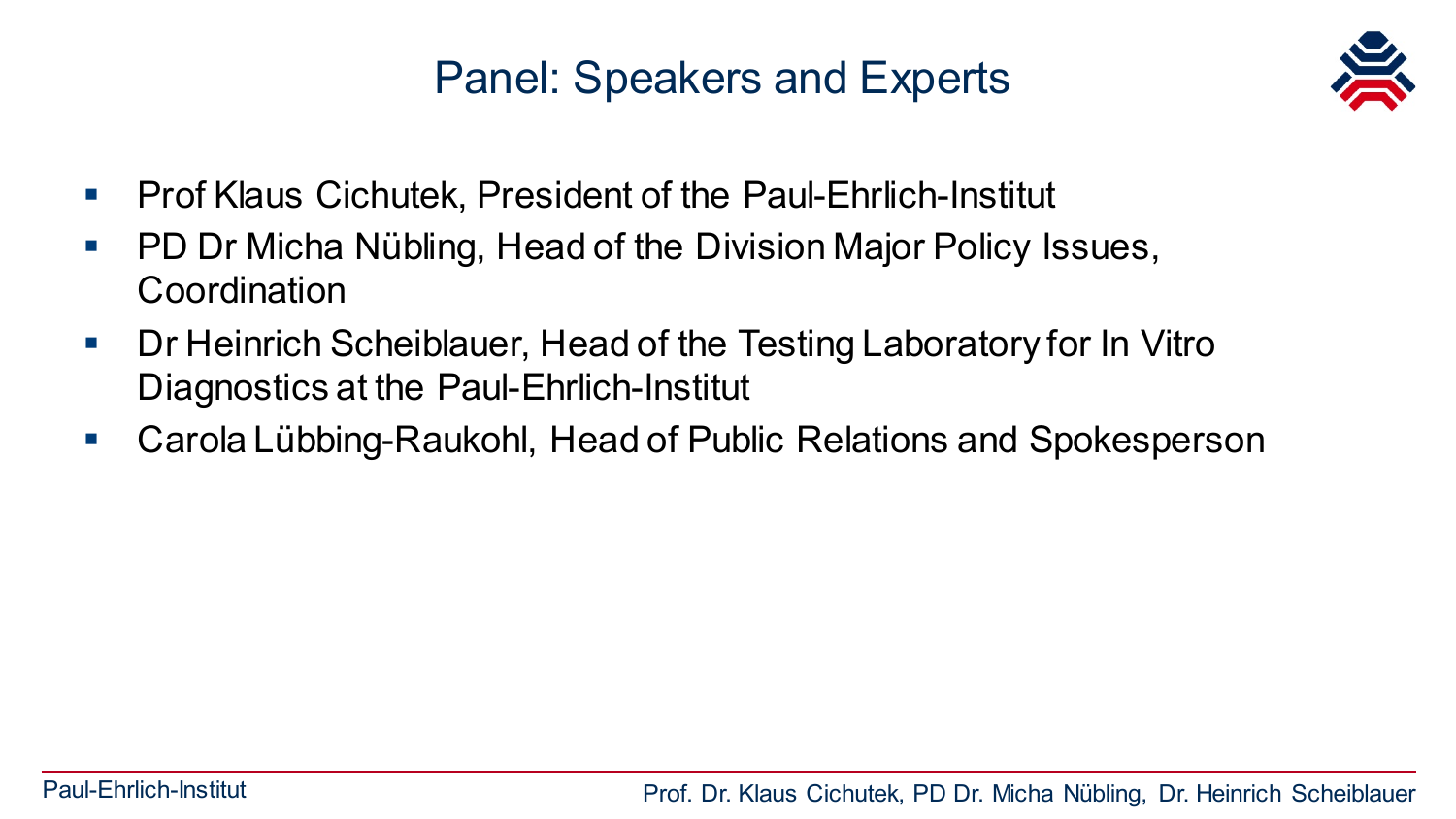



# **Sensitivity of Antigen Tests**

Exemplary Analysis by the Paul-Ehrlich-Institute, Robert Koch-Institute, Bundeswehr Institute of Microbiology

- **Structure of the exemplary experimental test** Prof Klaus Cichutek
- **Results** PD Dr Micha Nübling
- Manufacturer information about test design PD Dr Micha Nübling
- **Discussion** Dr Heinrich Scheiblauer et al.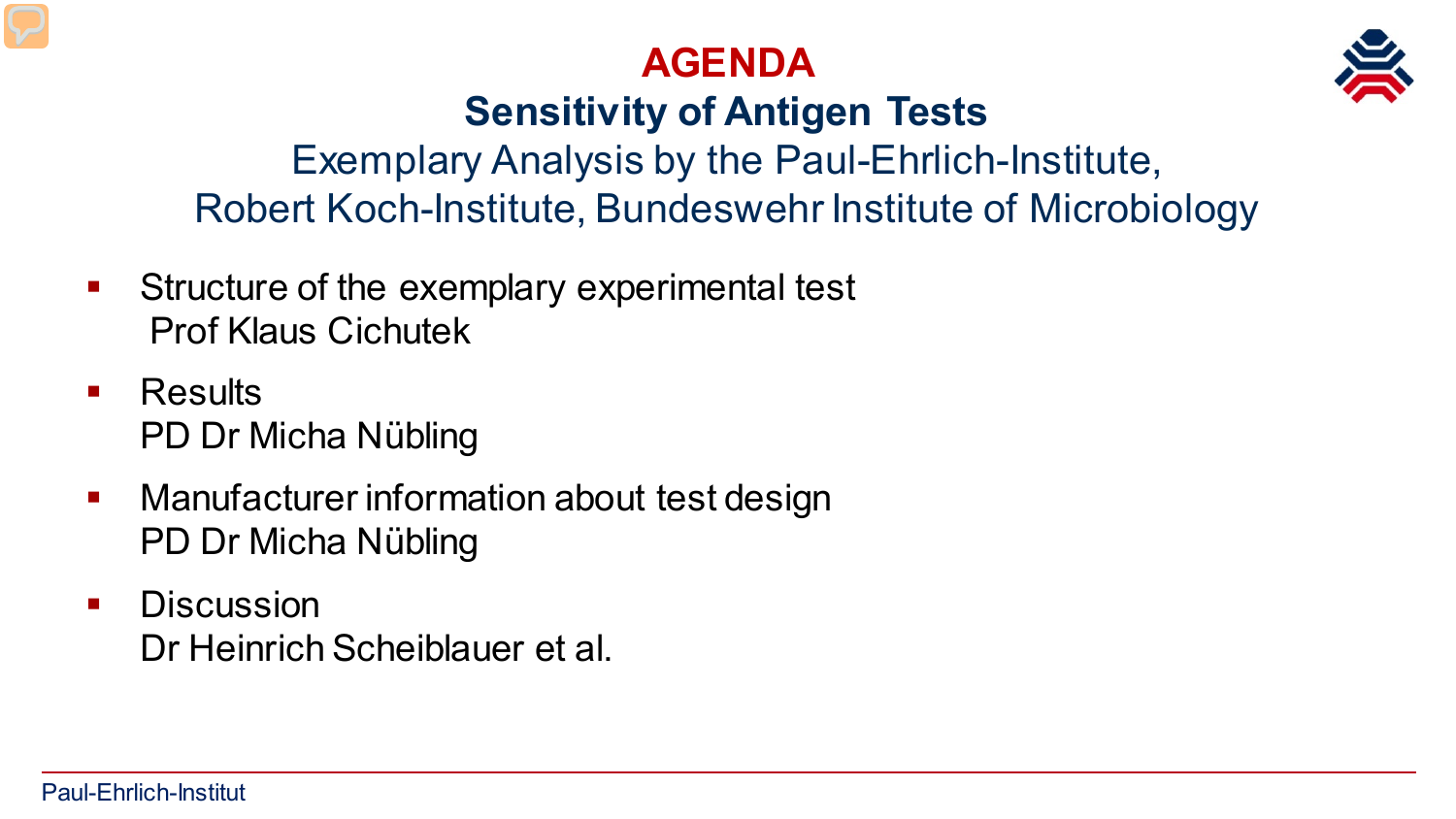# **AGENDA**



# **Sensitivity of Antigen Tests**

Exemplary Investigation by the Paul-Ehrlich-Institute, Robert Koch-Institute, Bundeswehr Institute of Microbiology

- **Structure of the exemplary experimental test** Prof Cichutek
- **Results** PD Dr Nübling
- **Manufacturer information about test design** PD Dr Nübling
- **Discussion** Dr Scheiblauer et al.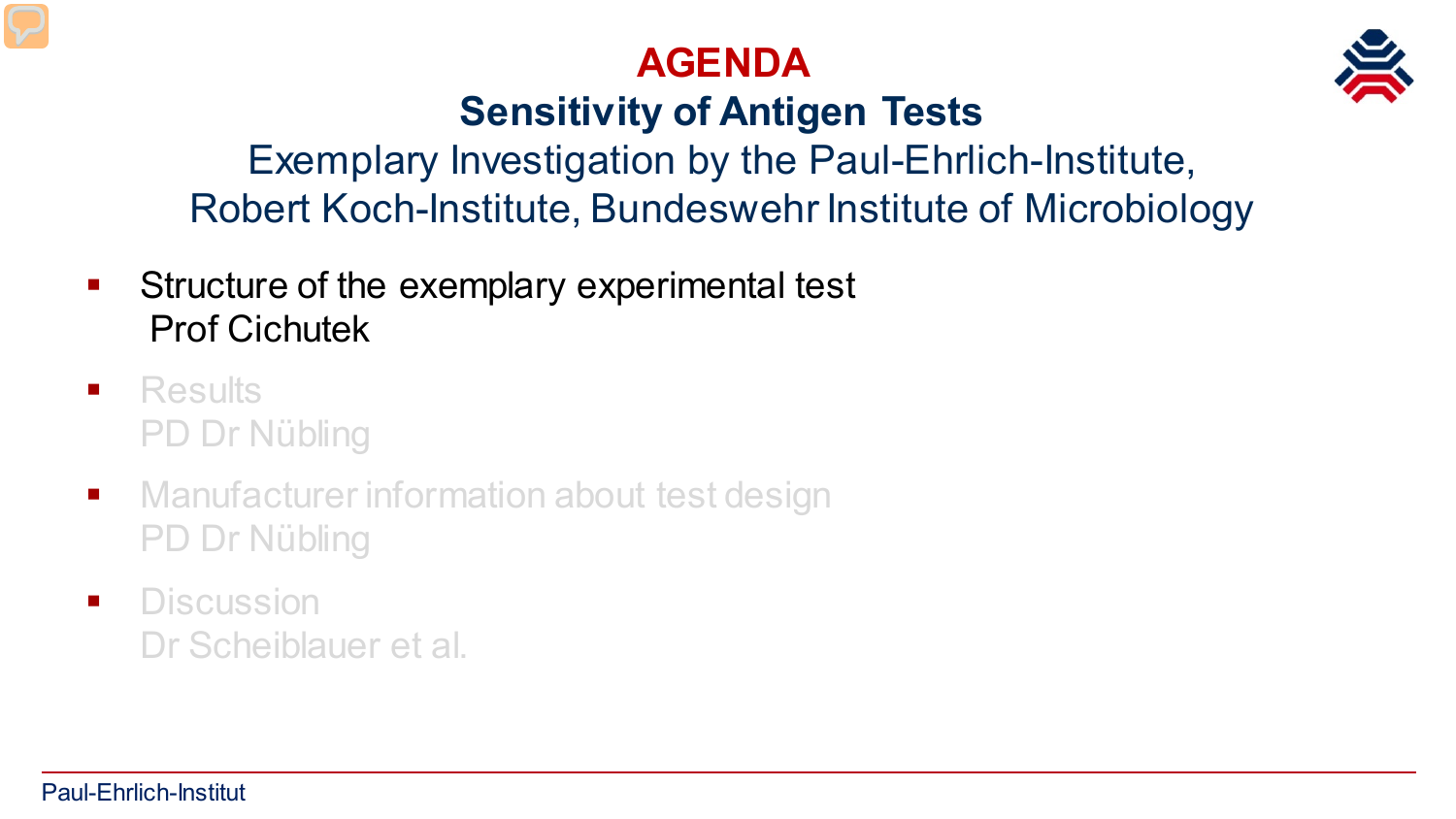SARS-CoV-2 In vitro diagnostics (IVD) - Antigen tests versus PCR tests -



#### **PCR Test**

- sensitive detection of infection, even at low viral load in the nasopharyngeal cavity
- SARS-CoV-2 RNA concentration (Ct value) indicates viral load in the nasopharyngeal cavity
- **Infectiousness** (risk of transmission to contact persons) is assumed to be an RNA copy number corresponding to the Ct value of 25 (106 virus particles per ml respiratory sample)
- *>24 hours until results (laboratory infrastructure)*

#### **Antigen Test**

- Antigen test positive only at very high viral load in the nasopharyngeal cavity (Ct value  $\leq$  25)
- Result correlates with potential infectiousness of an infected person (risk of transmission to contact persons)
- *< 30 minutes until results ("rapid tests", also available as self-tests)*

Paul-Ehrlich-Institut **Prof. Dr. Klaus Cichutek, PD Dr. Micha Nübling, Dr. Heinrich Scheiblauer**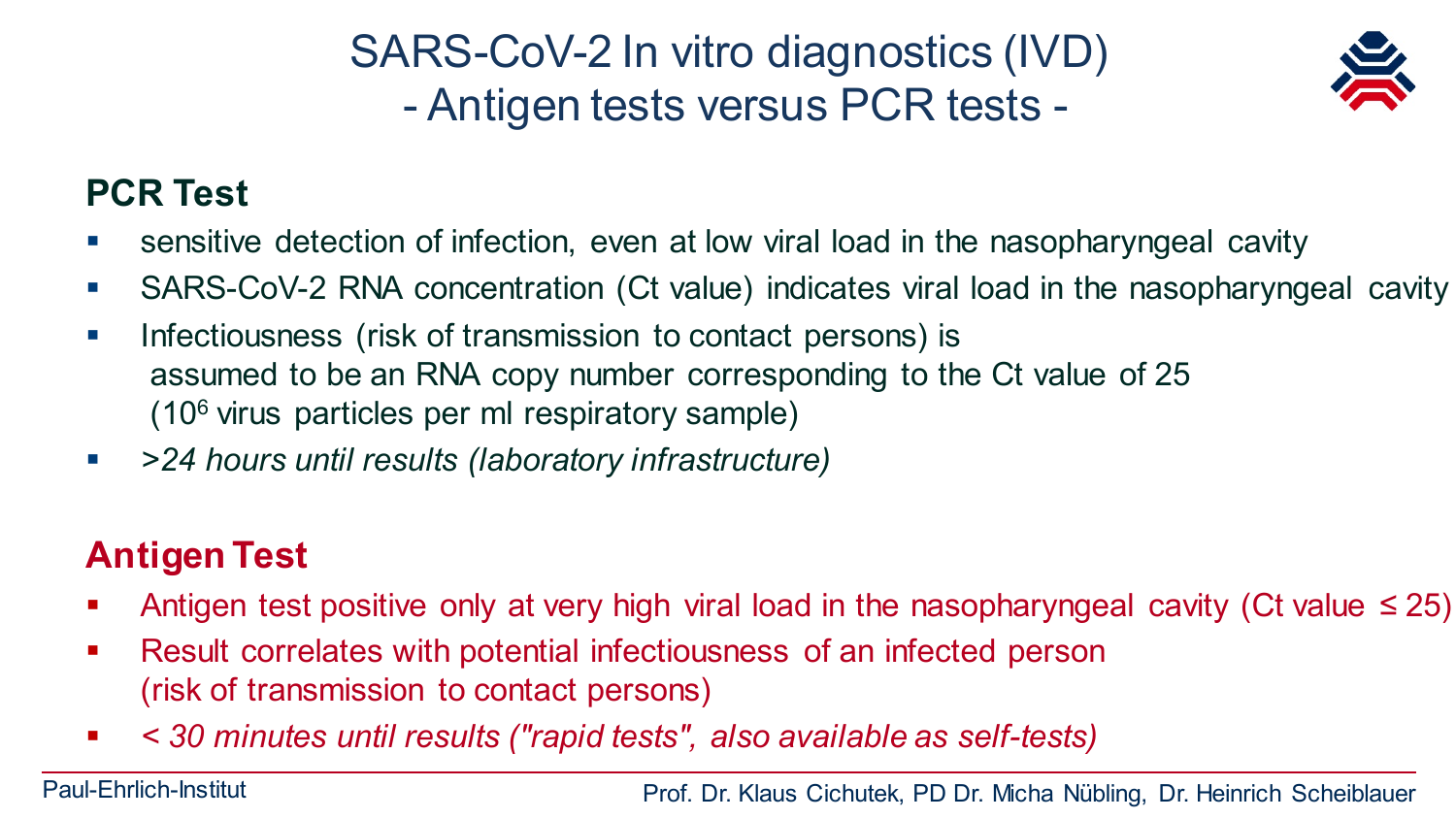Course of SARS-CoV-2 viral load in the nasopharyngeal cavity - Detection of infection with PCR or antigen test correlates with high viral load -



Source: Peeling et al (2022). The Lancet 399, 757-768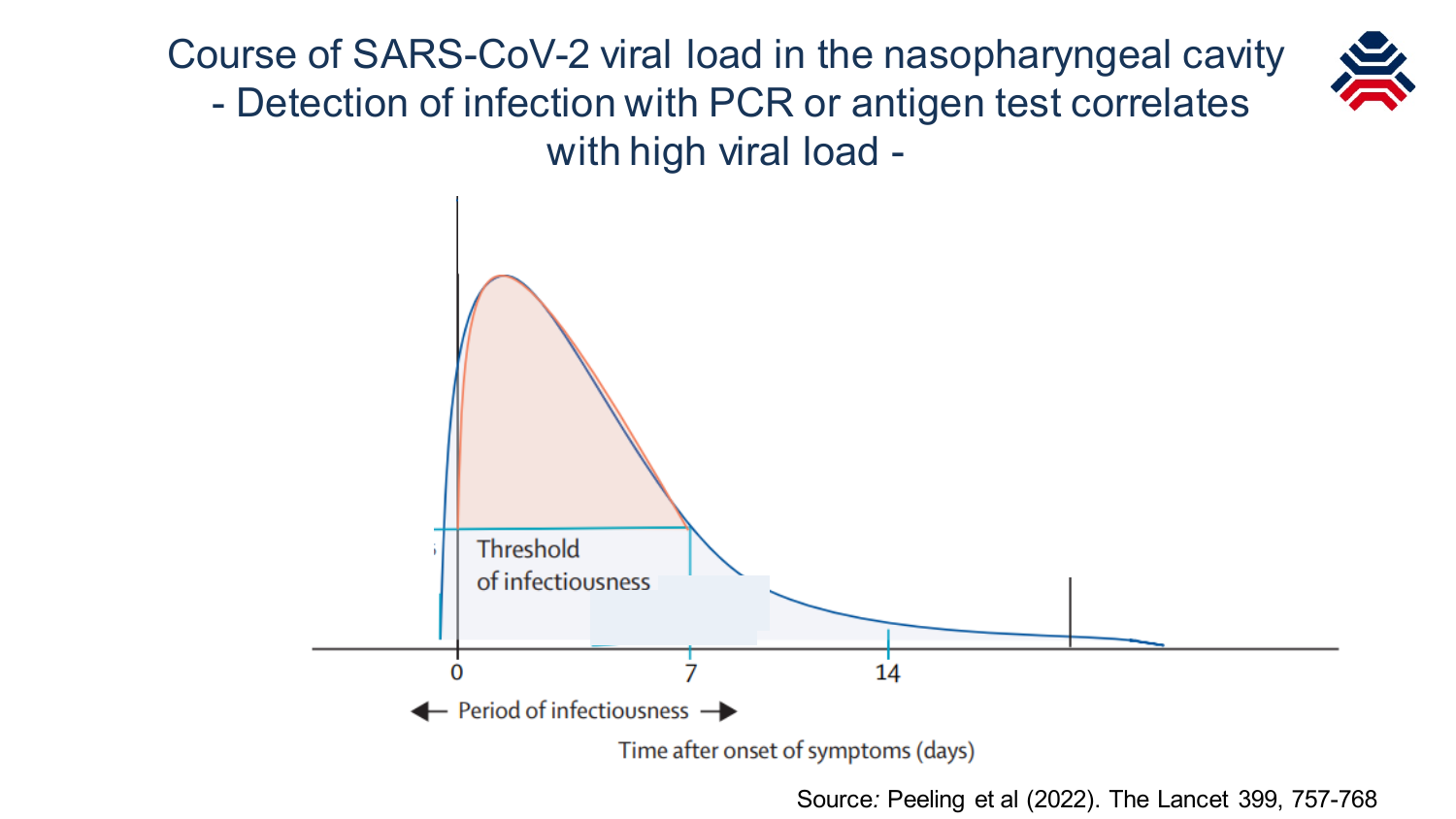## Virus load range for positive detection with PCR test- infection detection in each infection phase -





Source: Peeling et al (2022). The Lancet 399, 757-768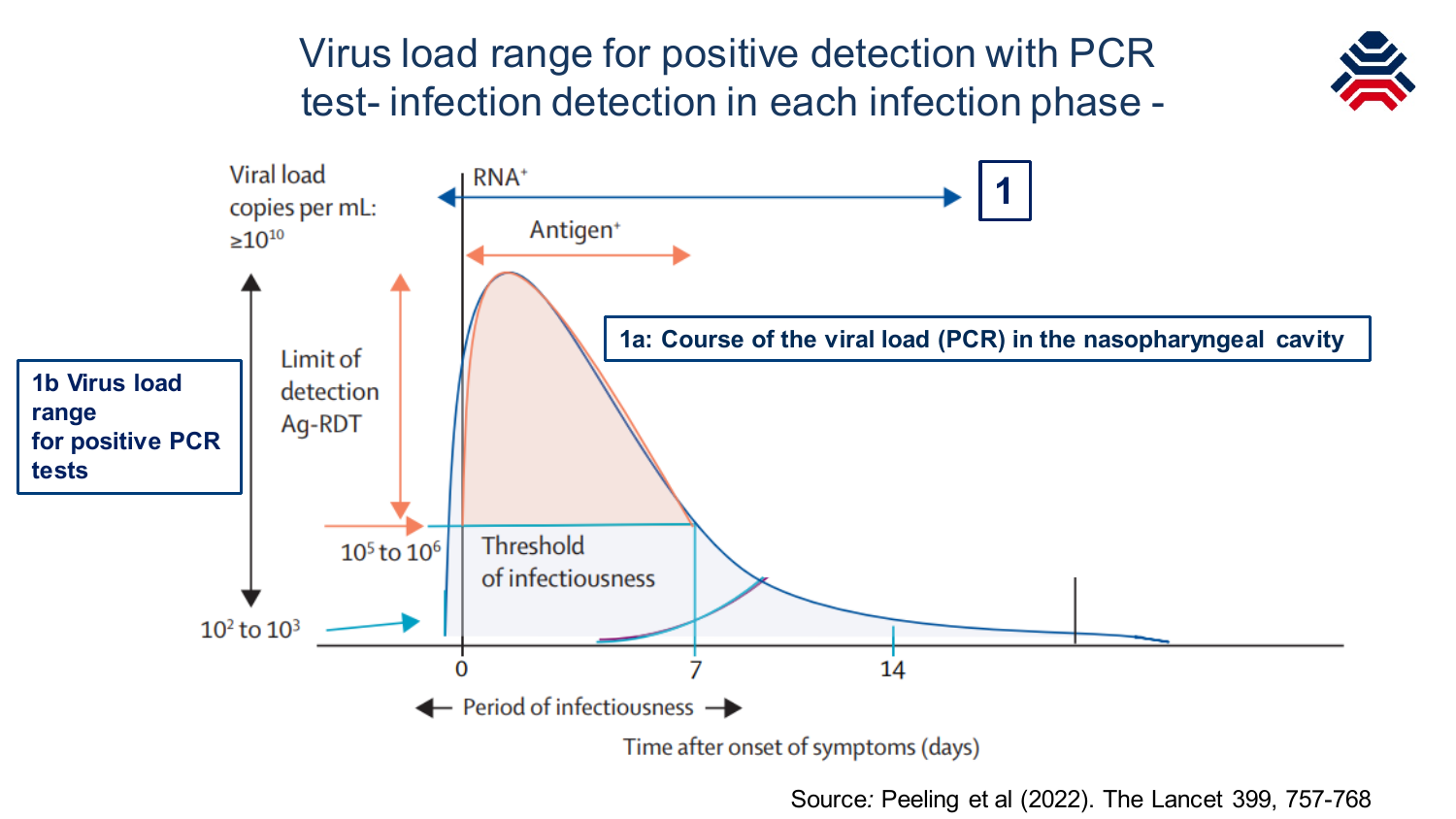## Virus load range for positive detection with antigen test- detection of the transmission risk in the presence of very high virus load -



Low  $Ct$  value  $=$  high viral load

Low Ct value = high viral load dr. Michae Nübeling, Peeling et al (2022). The Lancet 399, 757-768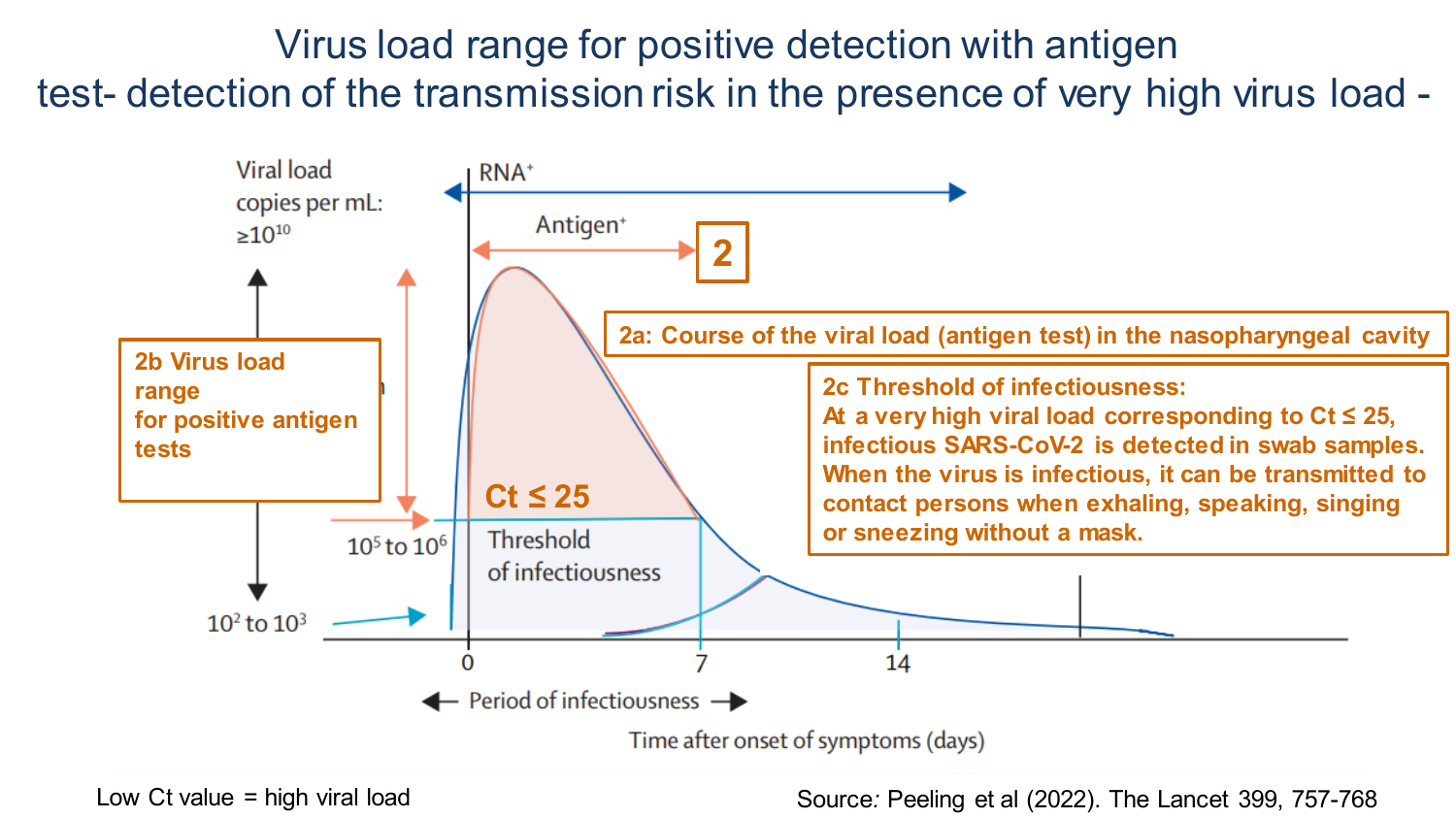Antigen test detects infectious persons with a very high viral load corresponding to  $Ct \leq 25$ 



- Antigen test should be positive if there is a risk of transmissibility of SARS-CoV-2 to contact persons of the tested infected person
	- This risk exists with a very high viral load of  $Ct \le 25$  in swab samples from the nasopharyngeal cavity
	- Isolation of reproducible SARS-CoV-2 in cell culture succeeds at a very high viral load of Ct = 25 and lower
- Clinical swab samples with viral load up to 25 may contain infectious SARS-CoV-2

|                     | $CT < 25 (n=18)$ | $ CT 25-30 (n=23) $   | $ CT > 30$ (n=9) |
|---------------------|------------------|-----------------------|------------------|
| Infectivity in      | likely           | unlikely              | no               |
| <b>Cell culture</b> | (9/18)           | (low reproducibility) |                  |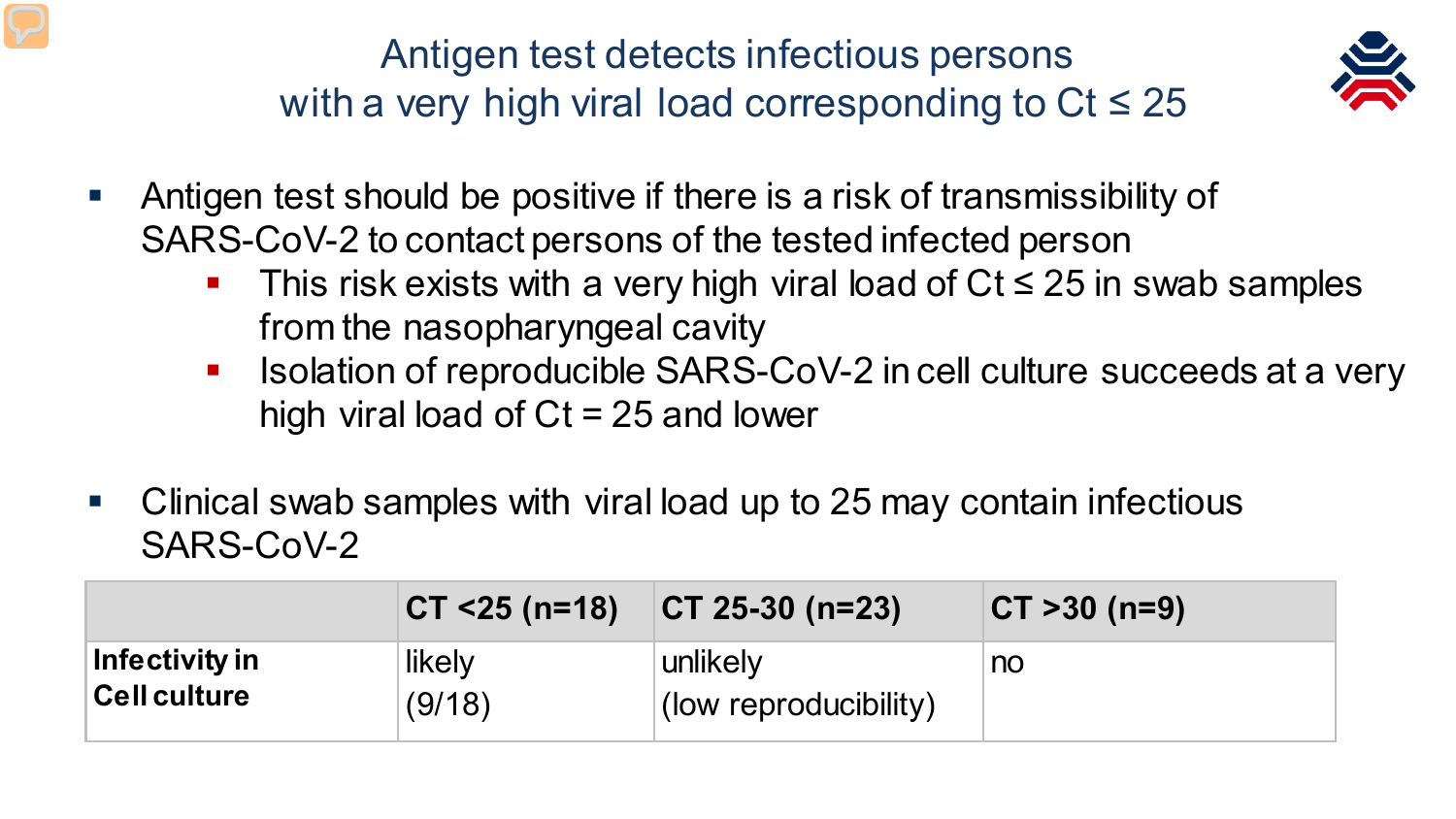Current regulation of SARS-CoV-2 diagnostics- Marketing after certification -



## **IVD Directive and Medical Devices Act**

**IVD** market entry in the EU takes place after self-certification of the test by the manufacturer (CE mark)

- no independent review foreseen
	- **Exception: Notified Body involved in self-test certification**

A CE marking means that the manufacturer has declared that the product has been tested in conformity with the applicable EU directives and all legal equirements have been met.



Paul-Ehrlich-Institut **Prof. Dr. Klaus Cichutek, PD Dr. Micha Nübling, Dr. Heinrich Scheiblauer**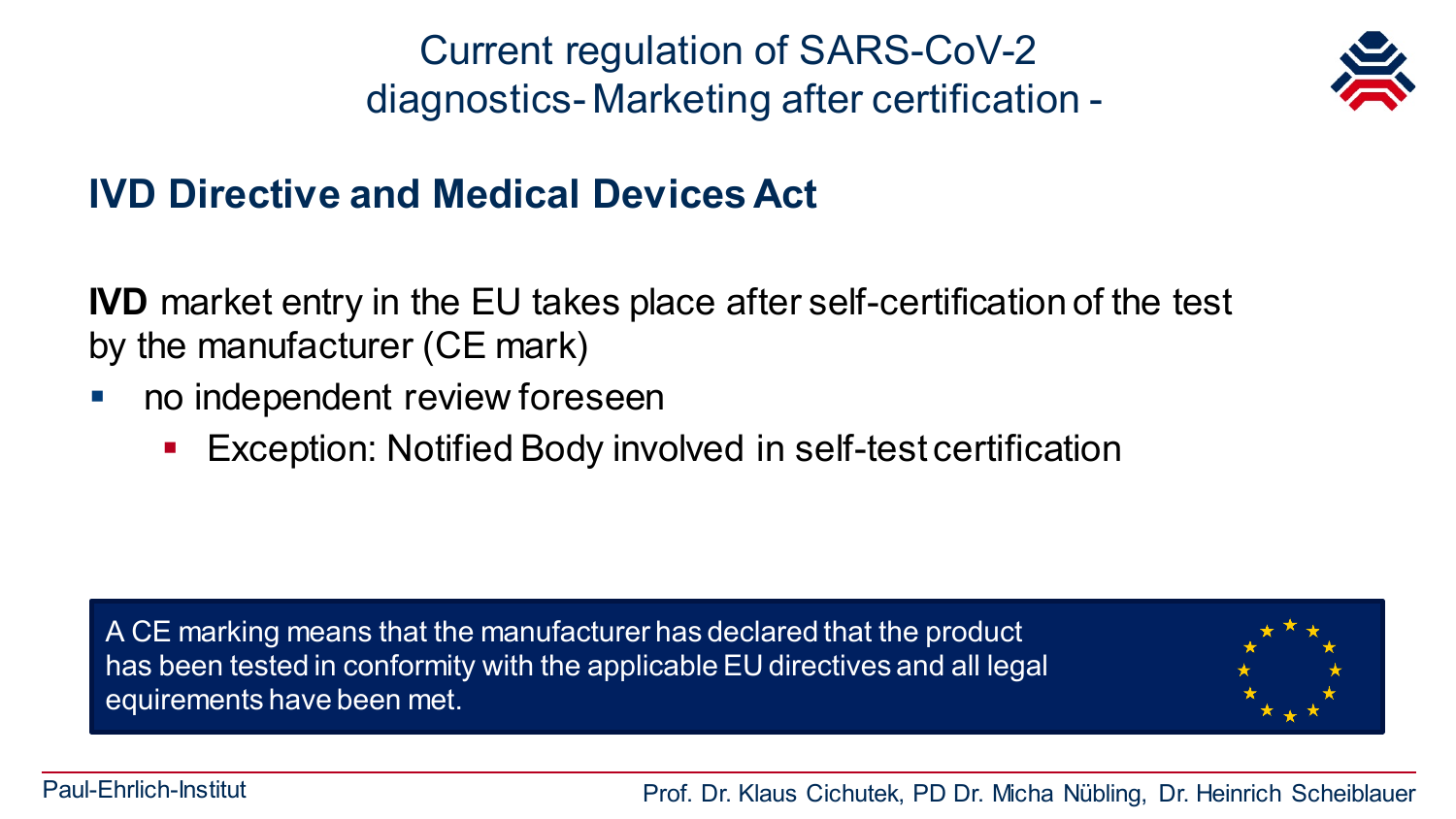Reimbursement of antigen tests for professional use is subject to minimum criteria in Germany



#### **Coronavirus Testing Ordinance (TestV), section 1.1**

- **Reimbursement** of rapid antigen tests in Germany by the federal government, e.g. for test centres, takes place if minimum criteria are met (list on BfArM website)
	- Sensitivity: > 80% of unselected PCR-positive samples from SARS-CoV-2-infected patients within 7 days of onset of symptoms are detected
	- Specificity: > 97% of SARS-CoV-2 negative samples are not detected
	- Cross-reactivity: other samples containing inter alia human CoV types are investigated
- Proof of **compliance with the minimum criteria**
	- Manufacturer confirms fulfilment of minimum criteria
- **If necessary, independent evaluation by Paul-Ehrlich-Institut/RKI**
- If antigen test is tested in comparative Paul-Ehrlich-Institut/RKI evaluation
	- Pass:Antigen test remains on the BfArM list and on the Paul-Ehrlich-Institut positive list
	- Failure: Antigen test is removed from BfArM list and added to PEI negative list
- **E**valuated tests on the BfArM list are marked with "PEI evaluation: yes"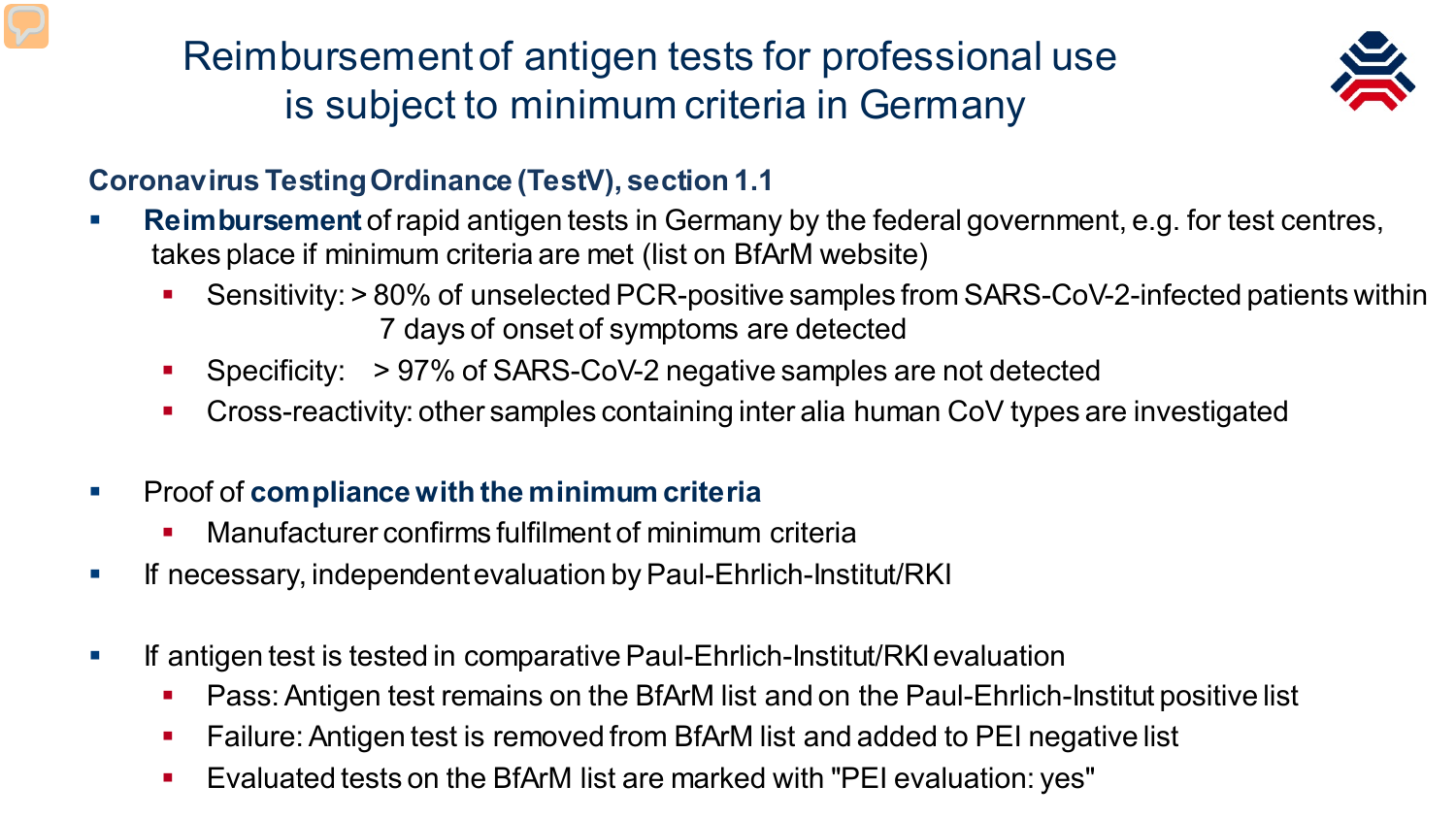## Procedure of the comparative experimental PEI/RKI evaluation- experimental procedure -





Preparation of the sample series with samples of different viral loads

Antigen test carried out with one sample of each specific viral load

Created with BioRender.com